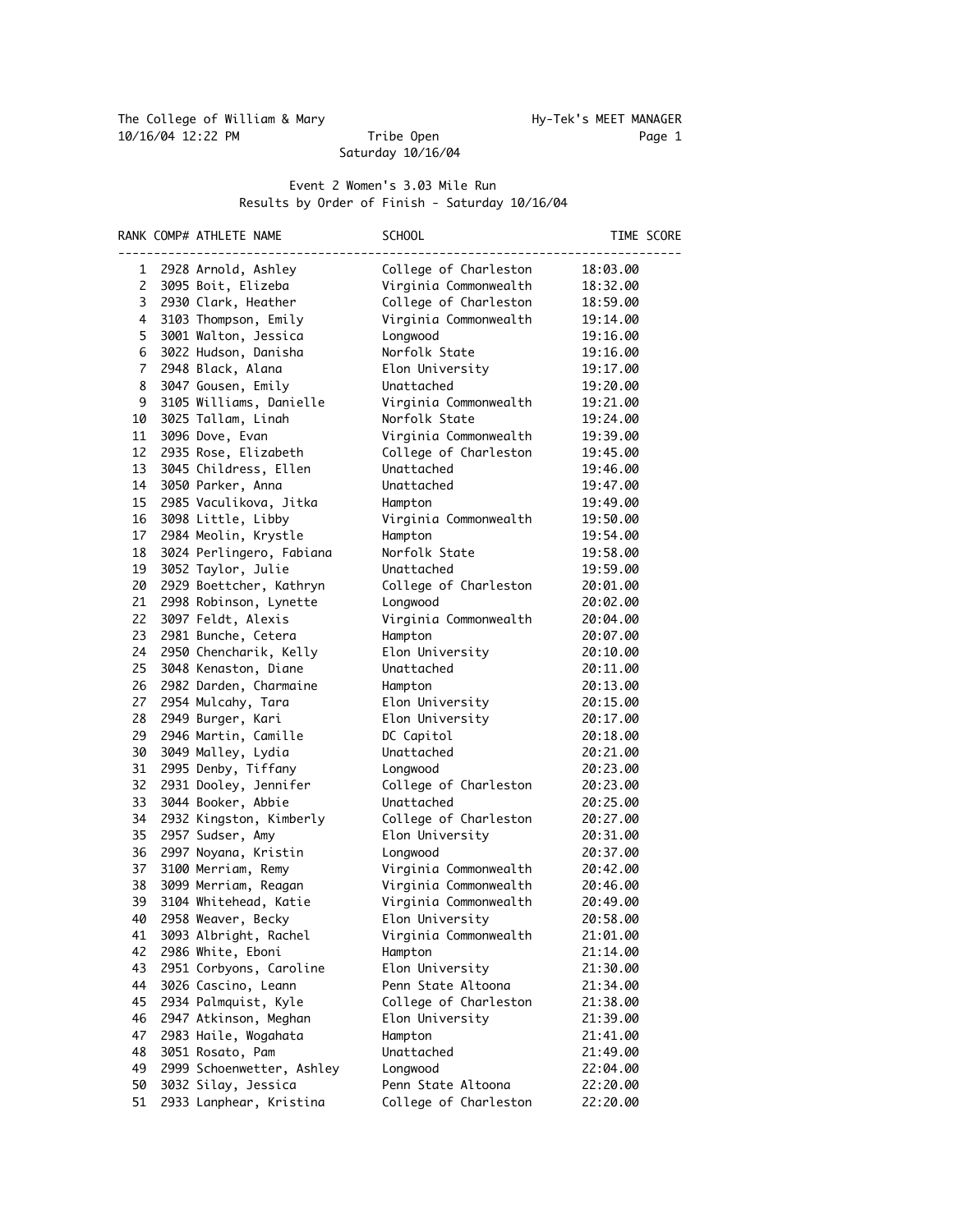|    | 52 3031 Seidel, Kimberly | Penn State Altoona    | 22:25.00 |
|----|--------------------------|-----------------------|----------|
| 53 | 3017 Dudley, Lakeasha    | Norfolk State         | 22:26.00 |
| 54 | 3029 Itle, Marcia        | Penn State Altoona    | 22:27.00 |
| 55 | 3030 Lentz, Alison       | Penn State Altoona    | 22:29.00 |
| 56 | 3046 French, Kristel     | Unattached            | 22:34.00 |
| 57 | 2952 Ealer, Katelyn      | Elon University       | 23:03.00 |
| 58 | 3000 Wade, Lisa          | Longwood              | 23:10.00 |
| 59 | 3033 Vanocker, Kari      | Penn State Altoona    | 23:22.00 |
| 60 | 2996 Moore, Caitlin      | Longwood              | 23:31.00 |
| 61 | 3027 Feathers, Jennah    | Penn State Altoona    | 23:46.00 |
| 62 | 3094 Ammend, Faustine    | Virginia Commonwealth | 23:53.00 |
| 63 | 3018 Evans, Paula        | Norfolk State         | 24:43.00 |
| 64 | 3023 Mallory, Tempestt   | Norfolk State         | 26:03.00 |
| 65 | 3016 Curry, Latecia      | Norfolk State         | 26:55.00 |
|    |                          |                       |          |

The College of William & Mary Tribe Open Hy-Tek's MEET MANAGER<br>10/16/04 12:41 PM Tribe Open Page 1 10/16/04 12:41 PM Tribe Open Page 1

Saturday 10/16/04

## Event 1 Men's 4.8 Mile Run Results by Order of Finish - Saturday 10/16/04

|                | RANK COMP# ATHLETE NAME    | <b>SCHOOL</b>    | TIME SCORE |
|----------------|----------------------------|------------------|------------|
| $\mathbf{1}$   | 3070 Kingsberry, Walton    | Unattached       | 24:08.00   |
| $\mathsf{2}$   | 3072 Landry, Christo       | Unattached       | 24:10.00   |
| 3              | 3109 Anastasia-Murph, Sean | William and Mary | 24:22.00   |
| 4              | 3110 Arena, Anthony        | William and Mary | 24:27.00   |
| 5              | 3115 Hoogland, Steve       | William and Mary | 24:33.00   |
| 6              | 3069 Kearney, Graham       | Unattached       | 24:34.00   |
| $\overline{7}$ | 3114 Healey, Jon           | William and Mary | 24:35.00   |
| 8              | 3118 Mock, Dave            | William and Mary | 24:50.00   |
| 9              | 3076 Picard, James         | Unattached       | 24:54.00   |
| 10             | 3119 Nally, Dan            | William and Mary | 24:57.00   |
| 11             | 3075 Parker, Joel          | Unattached       | 25:03.00   |
| 12             | 3068 Kays, Evan            | Unattached       | 25:04.00   |
| 13             | 3084 Warco, Matthew        | Unattached       | 25:04.00   |
| 14             | 3121 Reinhardt, Jonna      | William and Mary | 25:06.00   |
| 15             | 3111 Campbell, Jared       | William and Mary | 25:08.00   |
| 16             | 3120 Pawlacyzck, Kyle      | William and Mary | 25:11.00   |
| 17             | 3080 Sinclair, Matt        | Unattached       | 25:13.00   |
| 18             | 3082 Tarantino, Bill       | Unattached       | 25:17.00   |
|                | 19 2972 Erickson, Tim      | Georgetown       | 25:21.00   |
| 20             | 3077 Press, Andrew         | Unattached       | 25:23.00   |
| 21             | 3117 Lang, Karl            | William and Mary | 25:24.00   |
| 22             | 2973 Glackin, Nat          | Georgetown       | 25:27.00   |
| 23             | 2975 Guncy, Alex           | Georgetown       | 25:31.00   |
| 24             | 2974 Grosscup, Neil        | Georgetown       | 25:34.00   |
| 25             | 3057 Cadle, Josiah         | Unattached       | 25:37.00   |
| 26             | 3091 Lyng, Mike            | Virginia         | 25:40.00   |
| 27             | 2962 Lindsey, Adam         | Elon University  | 25:42.00   |
| 28             | 3116 Hryvniak, David       | William and Mary | 25:48.00   |
| 29             | 3087 Williams, Will        | Unattached       | 25:50.00   |
| 30             | 2960 Garren, Eric          | Elon University  | 25:51.00   |
| 31             | 3060 Ehlinger, Ollie       | Unattached       | 25:56.00   |
| 32             | 3083 Waite, Steve          | Unattached       | 25:56.00   |
| 33             | 3071 Kirk, Spencer         | Unattached       | 26:05.00   |
| 34             | 2969 Bastek, Scott         | Georgetown       | 26:11.00   |
| 35             | 3064 Gutridge, Matt        | Unattached       | 26:12.00   |
| 36             | 3061 Fletcher, Sam         | Unattached       | 26:12.00   |
|                |                            |                  |            |